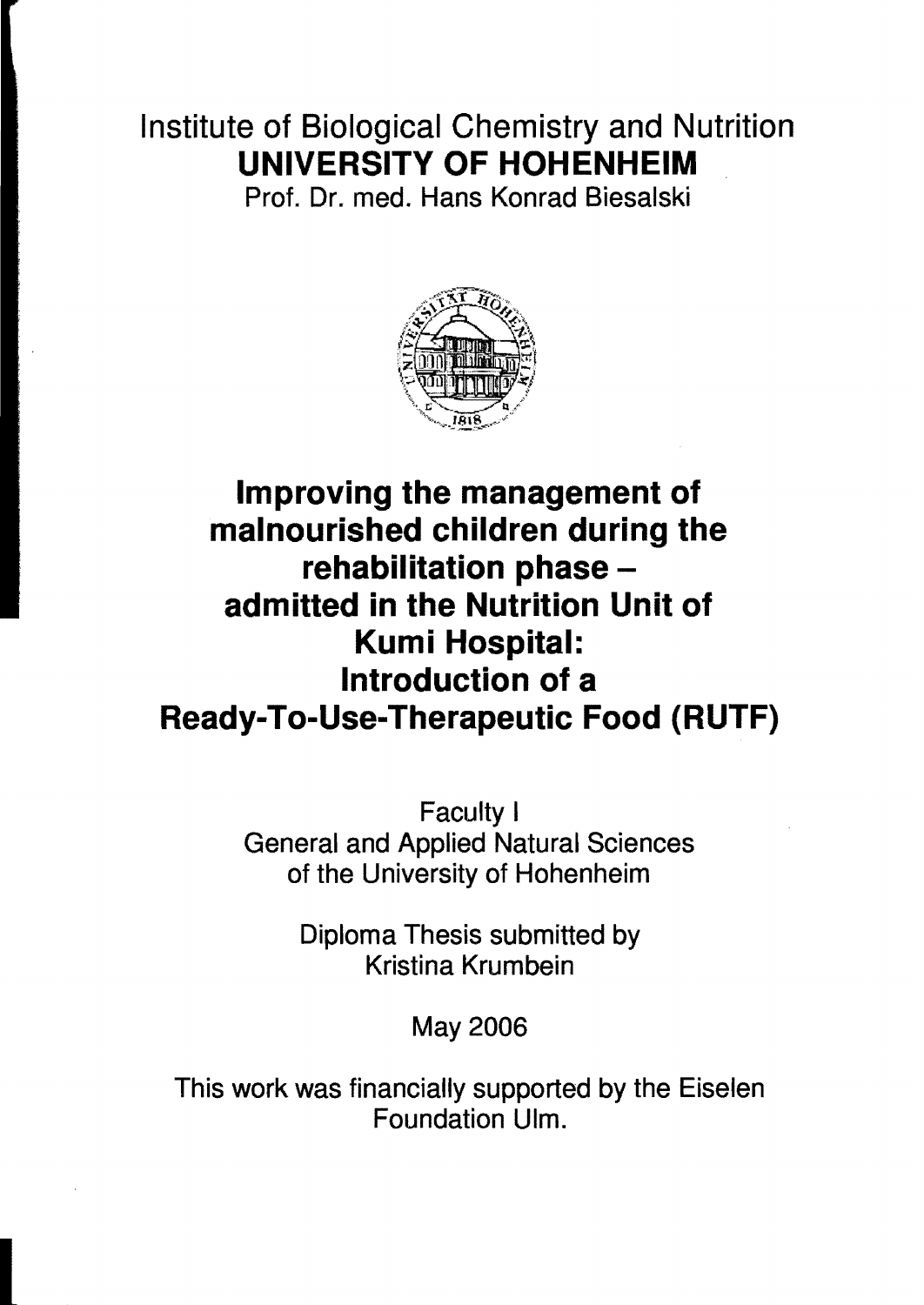## **1 SUMMARY**

## 1.1 **Introduction**

Different forms *ot* Protein-Energy-Malnutrition (PEM), are still a major cancern in Uganda, especially in children. The prevalence *ot* wasting (W/H z-score < -2) in children under 5 years ot age is 4%, ot underweight (W/A z-score < -2) 23% and of stunting (H/A z-score < -2) still 39% (Unicef 2005).

Current recommendations tor the management ot severe malnutrition are mainly based on WHO guidelines (WHO, 1999). Following these 10-step-guidelines can lead to successtul treatment *ot* severely malnourished children. These recommendations include a low-protein milk-based therapeutic diet (F-75) tor the first phase *ot* treatment (stabilisation phase) and also a milk-based therapeutic diet (F-100) to achieve catch-up growth during the second phase ot treatment, the rehabilitation phase. In 1997, a new therapeutic diet was developed and copatented by Nutriset and the Institut de Recherche pour le Development (IRD). This solid Ready-to-Use-Therapeutic Food (RUTF) can be eaten directly, without adding water or cooking before use. It is based on peanut paste and has a similar nutritional value as F-100. It can therefore be affered as an alternative to F-100 during the rehabilitation phase. This food, called Plumpy'nut®, is commercially produced by Nutriset in France. It was developed keeping the possibility of a local production in developing countries in mind. Up to now major experiences in large scale local production have been gained in Malawi. One advantage of this RUTF is that it can be eaten and stored even at the home of the child as it has a long shelflive and a minimal water content (humidity  $<$  5%). Plumpy'nut® became the first RUTF used in a Community-based therapeutic care (CTC) program. Such a CTC program is an approach to treat severely malnourished people mainly in the community. It was developed to complement traditional TFCs. Within this new intervention, malnourished children without complications are treated in their hornes, not in a teeding centre (see classitication *ot* malnutrition page 21), they receive a RUTF and simple medical care. Members *tram* the community are included and work as volunteers. Only malnourished children with complications or severe oedema are admitted to an inpatient care in a stabilisation centre. The advantage of these programs should be that the number of patients in the centres is reduced and the more complicated cases could be focused. Furthermore mothers don't have to leave their hornes for several weeks while during admission of their child and the children are not at risk of cross-infections because of their suppressed immunity.

## 1.2 **Aim 01 the study**

The aim of this study was to introduce a locally produced RUTF (a peanut-paste solid food called Plumpy'nut®) in the Nutrition Unit of Kumi Hospital. Until the onset of this study the management of severely malnourished children admitted in the Unit or another ward of the hospital was mainly based on the WHO guidelines (1999) using therapeutic milks such as F-75 and F-100.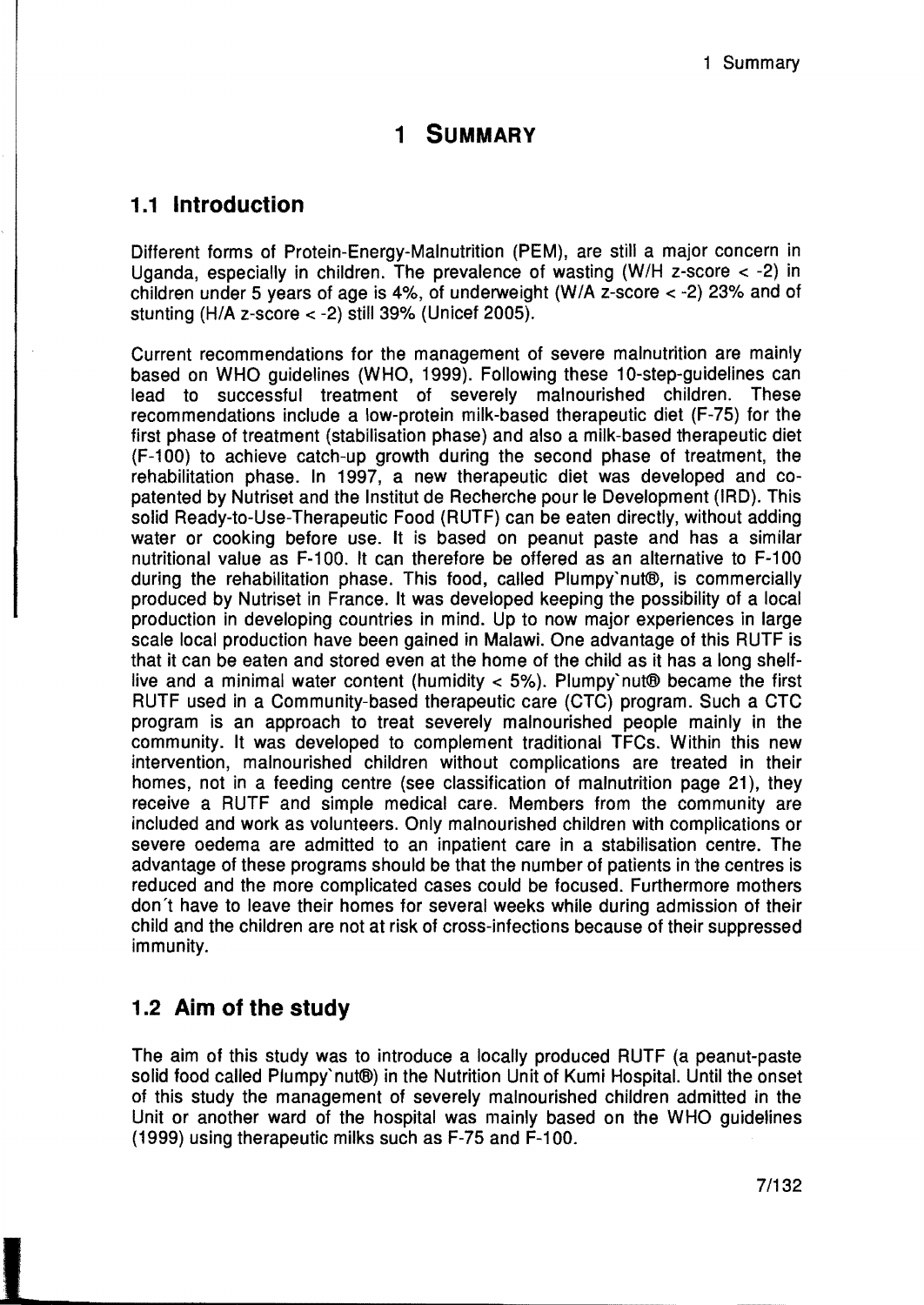### **1.3 Methods**

This study took place in the Nutrition Unit of Kumi Hospital and was carried out from September to December 2005. The Unit was founded in 1998 and has now a capacity of 16 beds where malnourished children can be admitted with their caretakers. Malnourished children admitted in other wards of the hospital are also supported with food by the NU. The current staff consists of 5 native members, 4 nurses and 1 social worker, and one nutritionist from Germany. A medical doctor is responsible for the medical treatment of the children.

The local production of the RUTF took place in the kitchen of the NU and a procedure for production was developed during August/September 2005. In addition local prices and availability of ingredients of F-100 and Plumpy'nut® were assessed and a price calculation for both therapeutic diets was carried out.

All admitted children were treated almost accordingly to the 10-step-guidelines of the WHO (1999). The majority of children were weighed daily and weight gain/kg bw and day was calculated from children included into the study.

During the first weeks of the study, children entering the rehabilitation phase (after their appetite returned) were randomely divided into two groups, one group receiving F-100 and the other group was assigned to receive Plumpy'nut®. But not all children accepted the taste of RUTF during this early stage of rehabilitation. Theretore, further feeding options like offering Plumpy'nut® in addition to NU-diet or to children who receive a Rice-Soya-Porridge were tried out. In the ongoing study further children were offered Plumpy'nut® who had improved appetite and who liked the taste of Plumpy'nut®. These children (n=10) were then compared to those receiving only F-100 during the early rehabilitation phase. Recommendations tor local RUTF production and further feeding options in the NU were developed.

### **1.4 Results**

#### 1.4.1 **Local production of Plumpy'nut®**

Local production of Plumpy'nut® in the NU is possible and could be successfully introduced. All main ingredients like groundnuts, milkpowder, sugar and oil are available in the study area throughout the year. The means for production (spoon, cups, boxes, a fridge) were already available in the Unit and an electric mixer was not necessary. Only small amounts were produced, therefore the caster sugar, which was used instead of icing sugar, could be grinded before use. This could become more difficult when bigger amounts of Plumpy'nut® have to be produced locally.

The prices for F-100 and Plumpy'nut®, which were both locally prepared, were calculated and compared. The price for the amount of F-100 that contains 1000 kcal (1000 ml of F-100) is 698 USh (32 cent). The price for the amount of locally produced Plumpy'nut® which contains the same energy (190 g Plumpy'nut®) is 920 USh (42 cent). The main reason for the higher price of Plumpy'nut® is the milk powder, which is relatively expensive in Uganda. Currently the price is within the means of the NU but could be a problem in other settings without availability of external funding.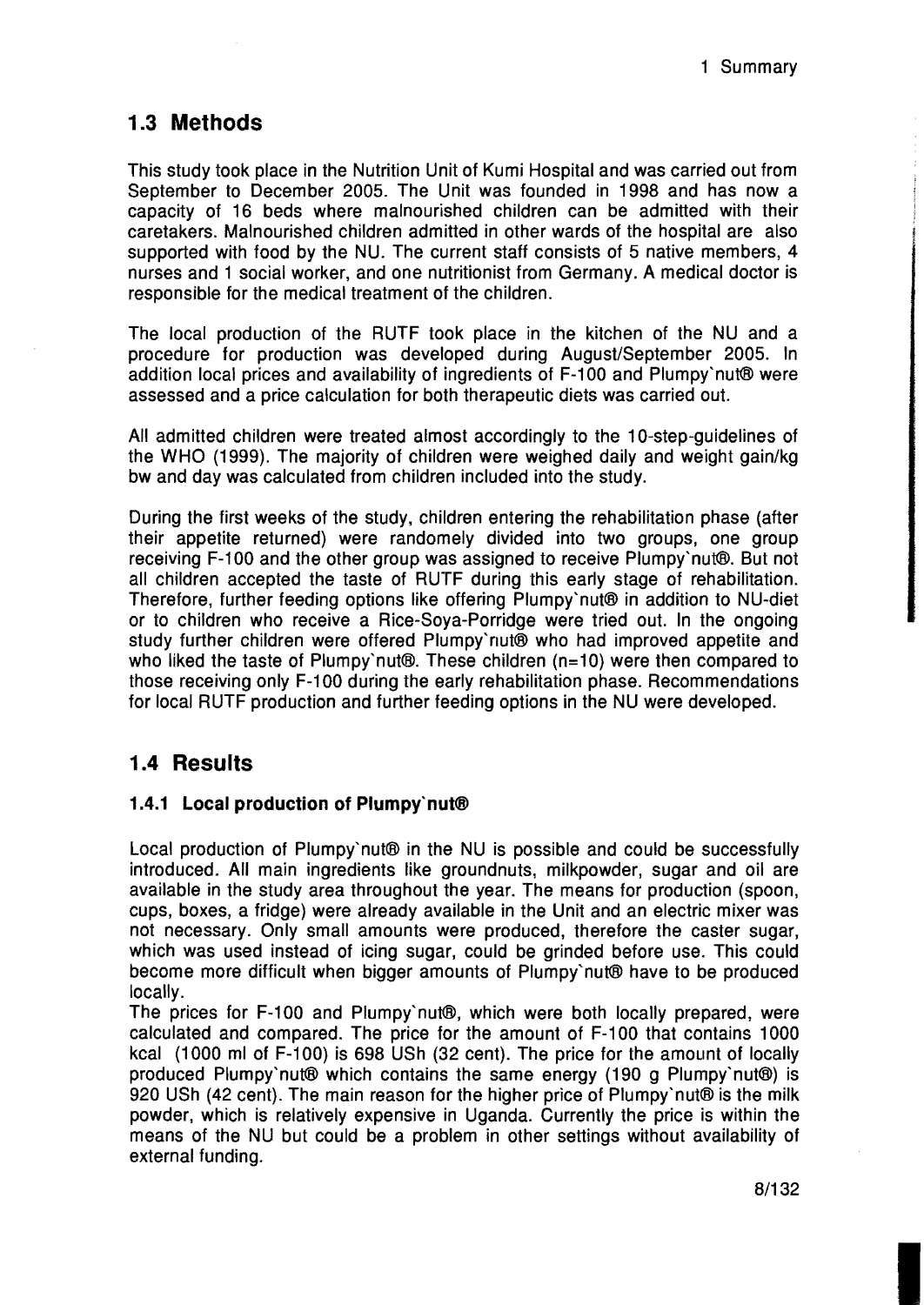#### 1.4.2 Comparison of F-100 and Plumpy'nut®

Although the total number of patients were only little, a comparison of two groups was carried out. One group of children who received F-100 was compared with another group who received Plumpy'nut® during rehabilitation phase. Children in both groups ate NU-diet in addition very soon after entering the rehabilitation phase. The number of patients in the F-100-group was 5 (2 male and 3 female), the number of children in the Plumpy'nut®-group was 10 (5 male and 5 female). Kwashiorkor cases were 2 in the F-100-group and 1 in the Plumpy'nut®-group. Children in the F-100-group were on average 30 months old, children in the Plumpy'nut®-group were on average younger (22.5 months). Dispite the fact that they were younger, the acceptance for Plumpy'nut® in those children was generally good. It was expected that younger children might be more likely to prefer milkbased diets.

The main outcome measure was weight gain in g/kg bw and day. Children in the F-100 group gained 9.74 g/kg bw and day on average, children in the Plumpy'nut® group slightly less, 7.3 g/kg bw and day. 80th results can be considered as good. The average duration of stay in the hospital was 32.6 days in the F-100-group and 28.5 days in the Plumpy'nut®-group. The average duration ot rehabilitation phase was 24.2 days and 17.3 days respectively. Both durations were shorter in the Plumpy'nut®-group. It will be of further interest whether duration of stay in the hospital is shorter for children receiving Plumpy'nut<sup>®</sup> when more children are observed. This would be of advantage tor most families. W/H and W/A z-scores were calculated for all children except for oedematous forms of malnutrition on admission. On the beginning of rehabilitation phase and on discharge they were calculated for all children. The H/A z-score was only calculated once on admission, because height was considered to be constant during the few weeks *ot* admission. On admission 100% *ot* the children in the F-100-group were severely wasted, 100% severely underweight and 60% severely stunted. In the Plumpy'nut®-group 22% were severely wasted, 100% severely underweight and 80% severely stunted. The improvements *ot* W/H and W/A z-scores were on average better in the F-100-group  $(+1.6$  and  $+1.06$  points compared to  $+1.01$  and  $+0.66$  points in the Plumpy'nut  $\omega$ group). Calculating these improvements per day the results are as following: W/H improvement per day was +0.066 in the F-100- and +0.0584 in the Plumpy'nut® group, W/A improvement per day was +0.044 compared to +0.038 (duration of stay was shorter in the Plumpy'nut®-group). One interesting result is that W/H z-score improved faster than W/A z-score in all children. The current discharge criteria, reaching a W/H z-score of  $-1$ , must therefore be seen with caution because children may have already reached their  $\mu$ target weight" for a W/H of  $-1$ , but still be severely underweight as it was seen in many cases of this study (e.g. Case 4 in the F-100-group with a W/H z-score of  $-1.3$  and W/A z-score of  $-3.7$  or case 2 in the Plumpy'nut®-group with a W/H z-score of  $-1.2$  and a W/A z-score of  $-4.5$  ). The average W/H z-score on discharge in both groups has almost reached "target weight" (F-100: -1.76; Plumpy`nut®: -1.35) but W/A z-score was still very low (F-100: -3.14; Plumpy'nut®: -3.54 on average on discharge). Catchlng up with regard to underweight and stunting takes longer and would need a longer time of admission of the patients or an ongoing supplementation with the RUTF at home after discharge from the NU (see CTC-concept following the NU-ad mission).